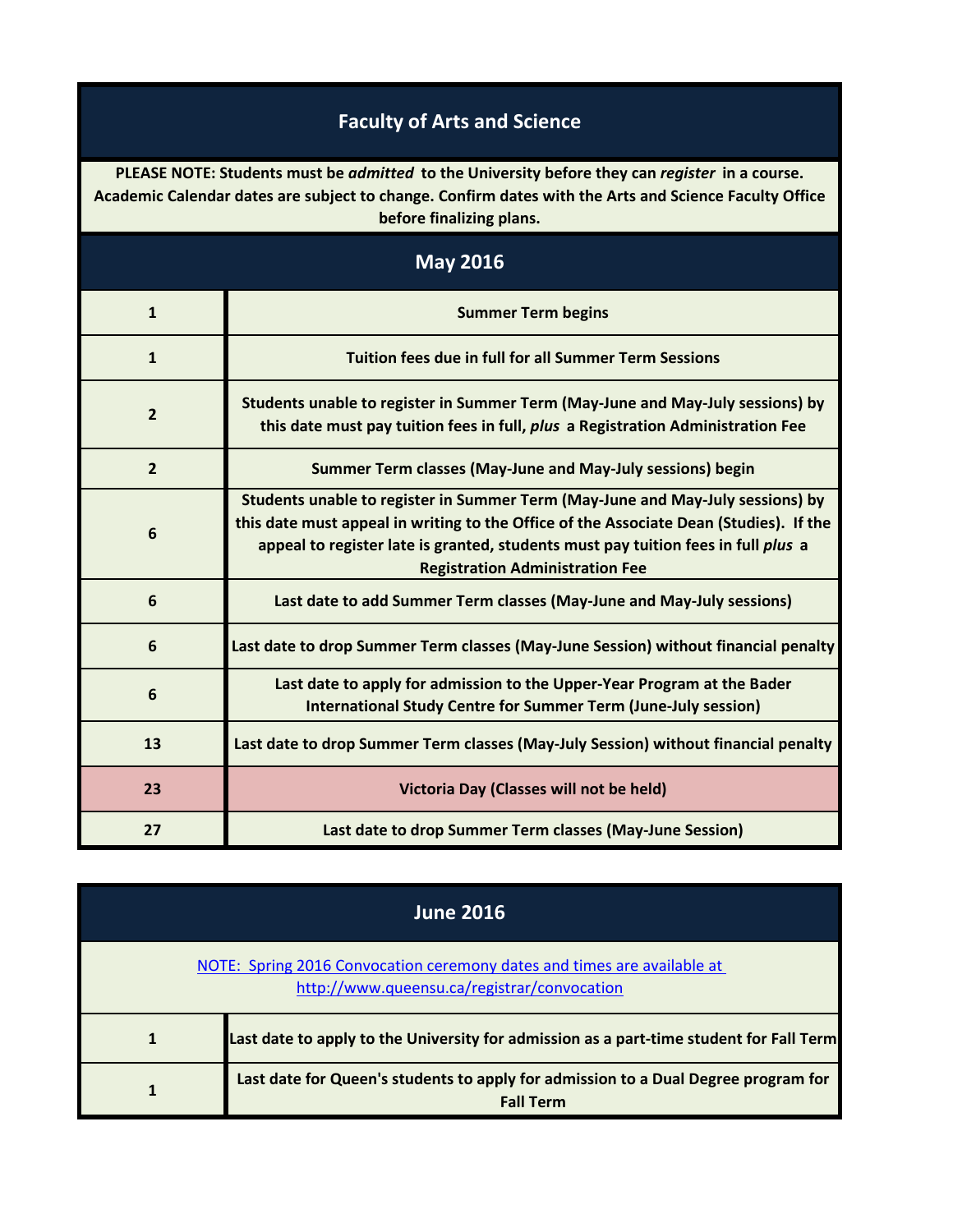| 1         | Last date for Queen's students to apply to transfer into the Faculty of Arts and<br><b>Science for Fall Term</b>                                                                                                                                                            |
|-----------|-----------------------------------------------------------------------------------------------------------------------------------------------------------------------------------------------------------------------------------------------------------------------------|
|           | Last date to apply to the University for upper-year full-time admission for Fall Term<br>from another post-secondary institution                                                                                                                                            |
| 13        | Summer Term classes (May-June Session) end                                                                                                                                                                                                                                  |
| 15        | Last date for receipt of required documentation from students seeking admission for<br>Summer Term (July-August session) and Fall Term to full- or part-time study,<br>including transfer students, to ensure that an admission decision is made before the<br>Term begins. |
| $16 - 17$ | <b>Summer Term examinations in May-June Session classes (TENTATIVE)</b>                                                                                                                                                                                                     |
| 24        | Last date to drop Summer Term classes (May-July Session)                                                                                                                                                                                                                    |

| <b>July 2016</b>        |                                                                                                                                                                                                                                                                                              |
|-------------------------|----------------------------------------------------------------------------------------------------------------------------------------------------------------------------------------------------------------------------------------------------------------------------------------------|
| $\mathbf{1}$            | <b>Canada Day (Classes will not be held)</b>                                                                                                                                                                                                                                                 |
| $\overline{a}$          | <b>Summer Term classes (July-August Session) begin</b>                                                                                                                                                                                                                                       |
| $\overline{\mathbf{4}}$ | Students unable to register in Summer Term (July-August session) by this date must<br>pay tuition fees in full, plus a Registration Administration Fee                                                                                                                                       |
| 8                       | Students unable to register in Summer Term (July-August session) by this date must<br>appeal in writing to the Office of the Associate Dean (Studies). If the appeal to<br>register late is granted, students must pay tuition fees in full plus a Registration<br><b>Administration Fee</b> |
| 8                       | Last date to add Summer Term classes (July-August Session)                                                                                                                                                                                                                                   |
| 8                       | Last date to drop Summer Term classes (July-August Session) without financial<br>penalty                                                                                                                                                                                                     |
| 11-29                   | <b>Summer class selection period (TENTATIVE)</b>                                                                                                                                                                                                                                             |
| 15                      | First date to apply to graduate in SOLUS for Fall 2016                                                                                                                                                                                                                                       |
| 22                      | Summer Term classes (May - July-Session) end                                                                                                                                                                                                                                                 |
| $26 - 29$               | <b>Summer Term examinations in May-July Session classes (TENTATIVE)</b>                                                                                                                                                                                                                      |
| 29                      | Last date to drop Summer Term classes (July-August Session)                                                                                                                                                                                                                                  |
| 31                      | Last date to apply for admission to the Upper-Year Program at the Bader<br><b>International Study Centre for Fall Term.</b>                                                                                                                                                                  |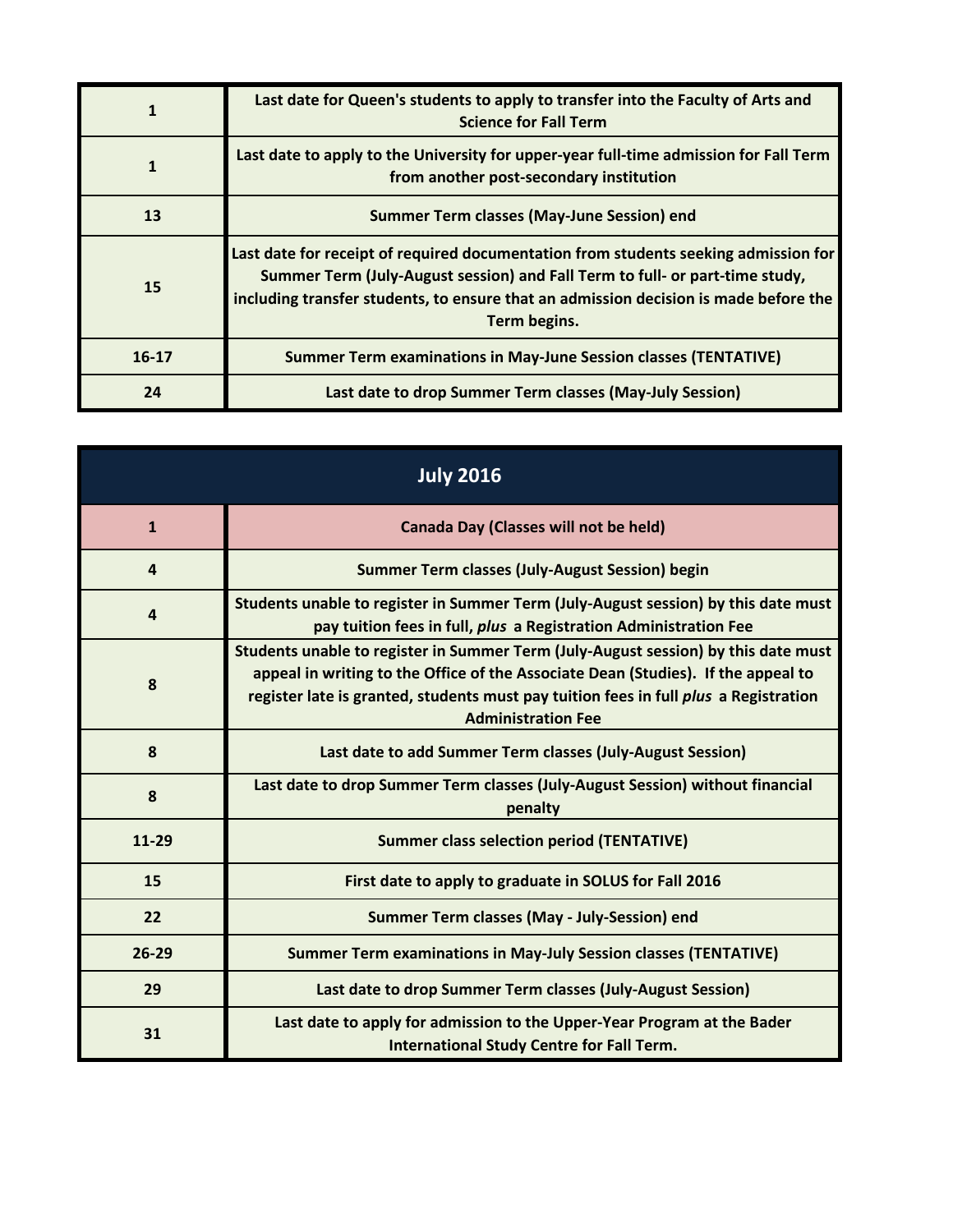| August 2016 |                                                                                                                                             |
|-------------|---------------------------------------------------------------------------------------------------------------------------------------------|
|             | Refer to http://www.queensu.ca/artsci_online/apply/dates-and-deadlines for<br>deadlines for admission to Distance Studies for the Fall Term |
|             | <b>Civic Holiday (Classes will not be held)</b>                                                                                             |
| 12          | Summer Term classes (July-August Session) end                                                                                               |
| $15 - 16$   | Summer Term examinations in July-August Session classes (TENTATIVE)                                                                         |
| 23          | Time period to add and drop classes begins (Open Enrolment)                                                                                 |
| 31          | <b>Summer Term ends</b>                                                                                                                     |

| September 2016   |                                                                                                                                                                                                                                                                   |
|------------------|-------------------------------------------------------------------------------------------------------------------------------------------------------------------------------------------------------------------------------------------------------------------|
| $\mathbf{1}$     | <b>Fall Term begins</b>                                                                                                                                                                                                                                           |
| $\mathbf{1}$     | <b>Tuition fees due in full for Fall Term</b>                                                                                                                                                                                                                     |
| $\boldsymbol{4}$ | <b>Orientation Week begins (arrival day)</b>                                                                                                                                                                                                                      |
| $\boldsymbol{4}$ | <b>Welcoming Ceremony for new students</b>                                                                                                                                                                                                                        |
| 5                | <b>Labour Day (University closed)</b>                                                                                                                                                                                                                             |
| 12               | <b>Fall Term classes begin</b>                                                                                                                                                                                                                                    |
| 23               | Students unable to register in Fall Term by this date must appeal in writing to the<br>Office of the Associate Dean (Studies). If the appeal to register late is granted,<br>students must pay tuition fees in full <i>plus</i> a Registration Administration Fee |
| 23               | Last date to add Fall Term and multi-term classes                                                                                                                                                                                                                 |
| 23               | Last date to drop Fall Term and multi-term classes without financial penalty                                                                                                                                                                                      |

| October 2016 |                                                       |
|--------------|-------------------------------------------------------|
| 10           | <b>Thanksgiving Day (University closed)</b>           |
| 15           | Last date to apply in SOLUS to graduate for Fall 2016 |
| 16           | <b>University Day</b>                                 |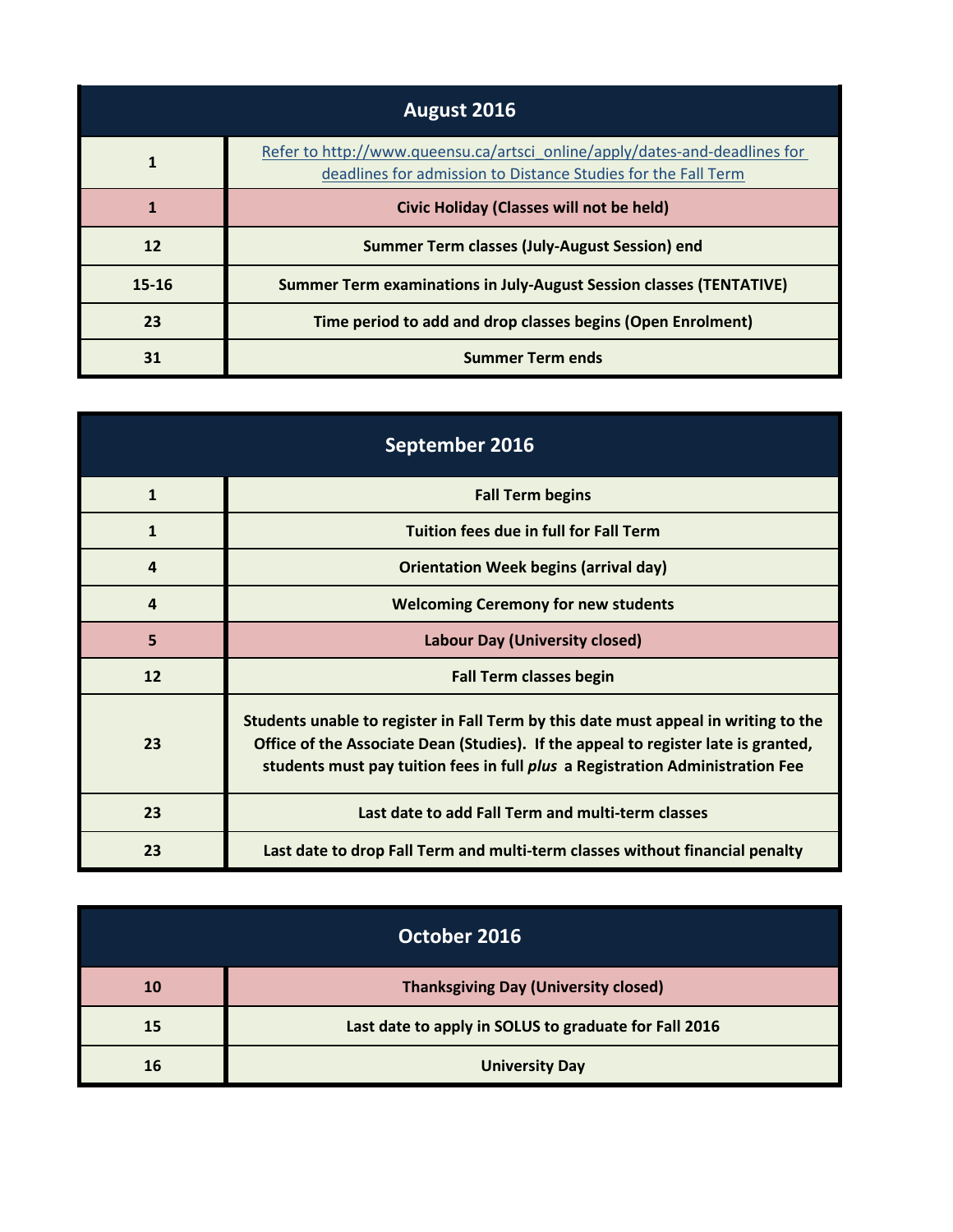| November 2016 |                                                                                                                              |
|---------------|------------------------------------------------------------------------------------------------------------------------------|
| 4             | Last date to drop Fall Term classes                                                                                          |
|               | Last date to apply for accommodation for an official examination conflict for the<br>December examination session            |
| 11            | Remembrance Day (Classes cancelled 10:30 - 11:30 a.m.)                                                                       |
| <b>15</b>     | Last date to apply for admission to the Upper-Year Program at the Bader<br><b>International Study Centre for Winter Term</b> |
| <b>TBA</b>    | <b>Fall 2016 Convocation</b>                                                                                                 |

| December 2016  |                                                                                                                                               |
|----------------|-----------------------------------------------------------------------------------------------------------------------------------------------|
| $\mathbf{1}$   | First date to apply to graduate in SOLUS for Spring 2017                                                                                      |
| $\mathbf{1}$   | Last date for Queen's students to apply for admission to Dual or Second Degree<br><b>Programs for Winter Term</b>                             |
| $\mathbf{1}$   | Refer to http://www.queensu.ca/artsci_online/apply/dates-and-deadlines for<br>deadlines for admission to Distance Studies for the Winter Term |
| $\overline{2}$ | <b>Fall Term classes end</b>                                                                                                                  |
| $3 - 6$        | Fall Term pre-examination study period                                                                                                        |
| 6              | <b>Commemoration Day (academics cancelled)</b>                                                                                                |
| $7 - 21$       | Final examinations in Fall Term classes and mid-year tests in multi-term classes                                                              |
| 31             | <b>Fall Term ends</b>                                                                                                                         |

| January 2017 |                                                                                                |
|--------------|------------------------------------------------------------------------------------------------|
|              | New Year's Day (all classes cancelled)                                                         |
|              | <b>Winter Term begins</b>                                                                      |
| 9            | <b>Winter Term classes begin</b>                                                               |
| 10           | <b>Tuition fees due in full for Winter Term</b>                                                |
| 13           | Last date to apply to the International Programs Office for exchange programs for<br>2017-2018 |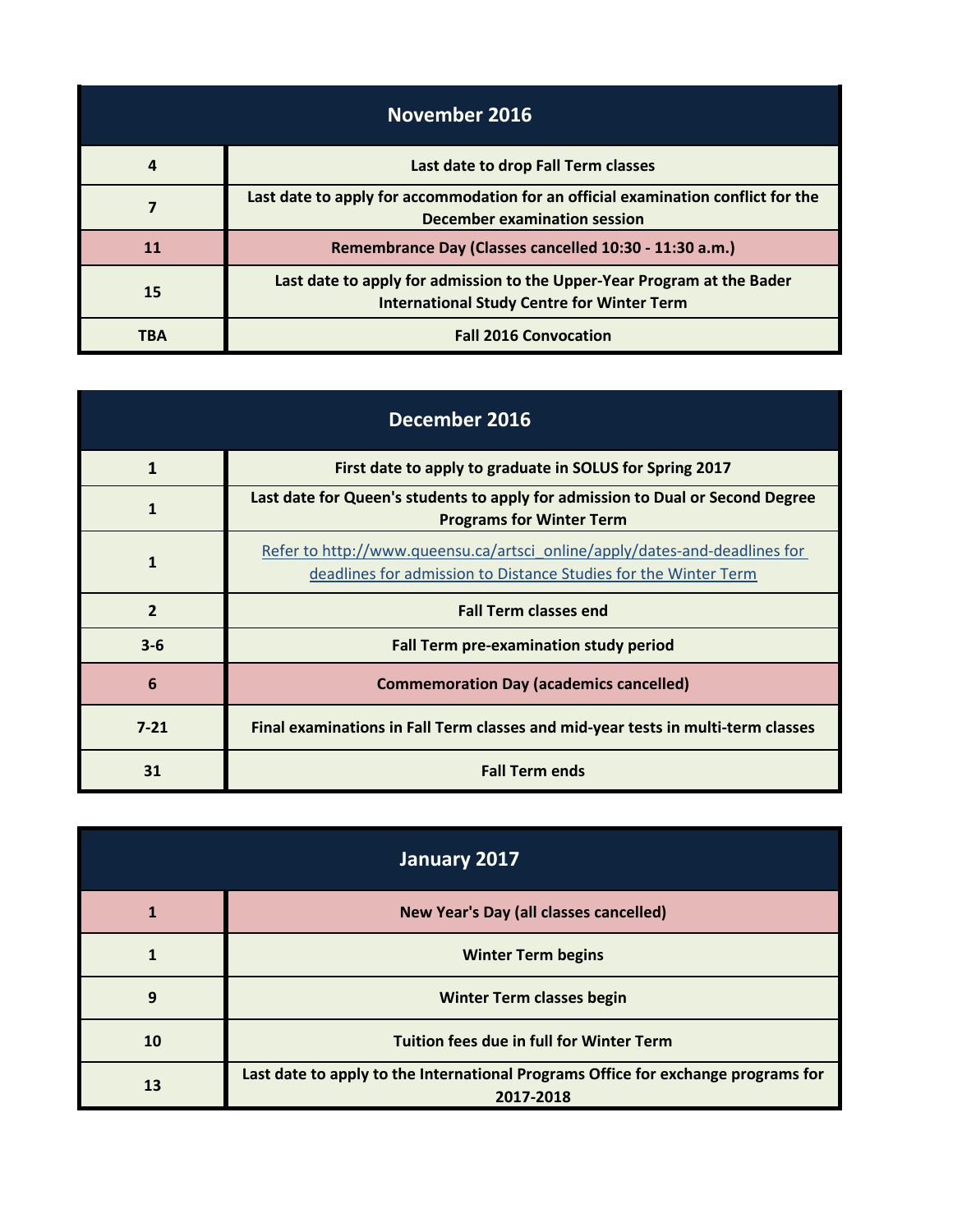| 20 | Students unable to register in Winter Term by this date must appeal in writing to the<br>Office of the Associate Dean (Studies). If the appeal to register late is granted,<br>students must pay tuition fees in full plus a Registration Administration Fee |
|----|--------------------------------------------------------------------------------------------------------------------------------------------------------------------------------------------------------------------------------------------------------------|
| 20 | Last date to add Winter Term classes                                                                                                                                                                                                                         |
| 20 | Last date to drop Winter Term classes without financial penalty                                                                                                                                                                                              |

| <b>February 2017</b> |                                                    |
|----------------------|----------------------------------------------------|
|                      | <b>Registration for Summer Term classes begins</b> |
|                      | <b>Family Day (classes will not be held)</b>       |
| $21 - 24$            | Mid-term Reading Week (all classes cancelled)      |

| <b>March 2017</b> |                                                                                                                                           |
|-------------------|-------------------------------------------------------------------------------------------------------------------------------------------|
|                   | Last date to drop Winter Term and multi-term classes                                                                                      |
|                   | Last date to apply for accommodation for an official examination conflict for the<br><b>April examination session</b>                     |
| 30                | Last date to apply for admission to the Upper-Year Program at the Bader<br>International Study Centre for Summer Term (May-June Session). |

| <b>April 2017</b> |                                                                                                                                               |
|-------------------|-----------------------------------------------------------------------------------------------------------------------------------------------|
| $\mathbf{1}$      | Last day for Queen's students to apply for a Dual Degree Program for Summer Term                                                              |
| $\mathbf{1}$      | Refer to http://www.queensu.ca/artsci_online/apply/dates-and-deadlines for<br>deadlines for admission to Distance Studies for the Summer Term |
| 7                 | <b>Winter Term classes end</b>                                                                                                                |
| $8 - 12$          | Winter Term pre-exam study period                                                                                                             |
| $13 - 27$         | <b>Final examinations in Winter Term and multi-term classes</b>                                                                               |
| 14                | <b>Good Friday (University closed)</b>                                                                                                        |
| 30                | <b>Winter Term ends</b>                                                                                                                       |
| 30                | Last date to apply to graduate in SOLUS in Spring 2017 (TENTATIVE)                                                                            |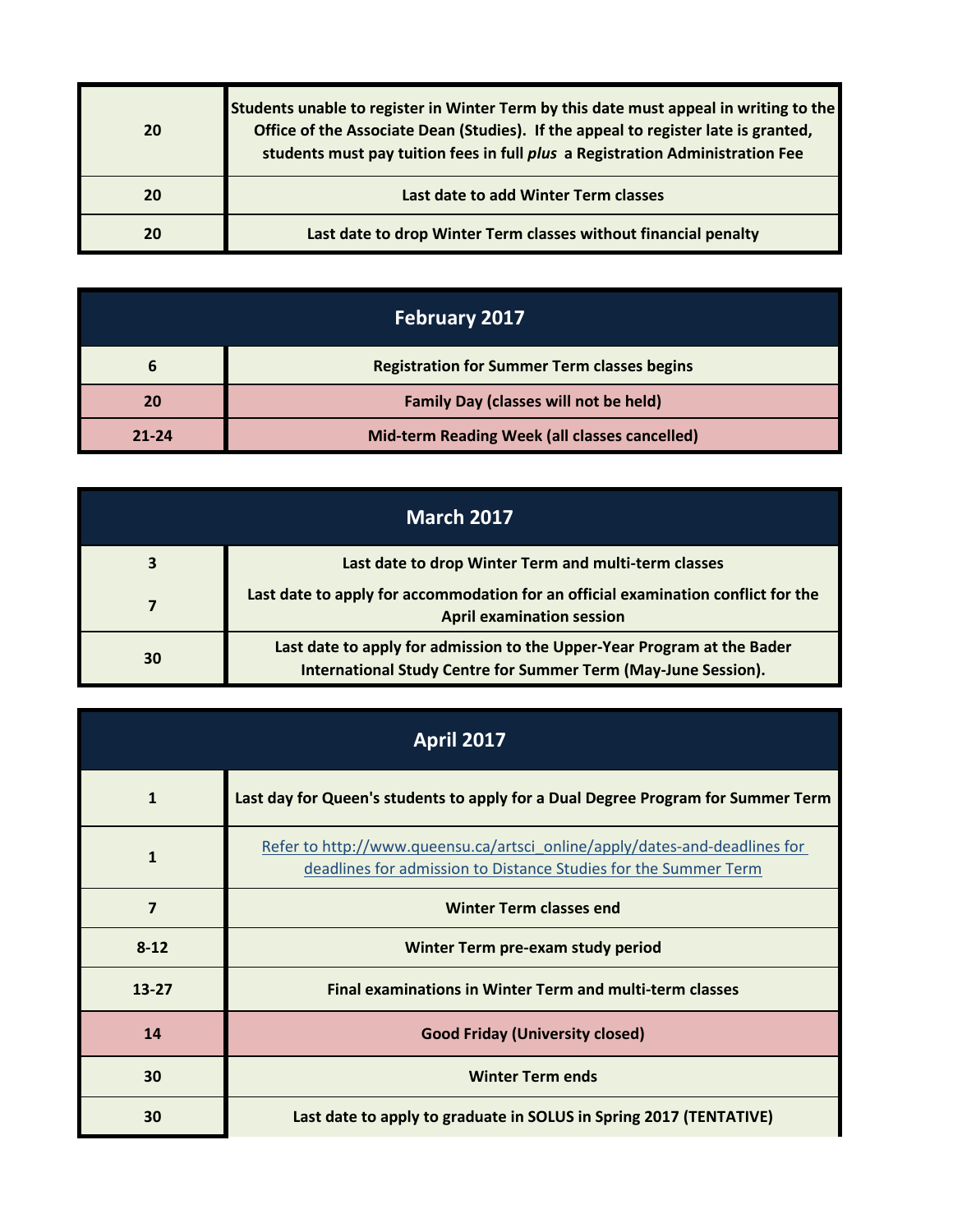| <b>May 2017</b> |                                                                                                                                                                                                                                                                                                         |
|-----------------|---------------------------------------------------------------------------------------------------------------------------------------------------------------------------------------------------------------------------------------------------------------------------------------------------------|
| $\mathbf{1}$    | <b>Summer Term begins</b>                                                                                                                                                                                                                                                                               |
| $\mathbf{1}$    | <b>Tuition fees due in full for all Summer Term Sessions</b>                                                                                                                                                                                                                                            |
| $\mathbf{1}$    | Summer Term classes (May-June and May-July Sessions) begin                                                                                                                                                                                                                                              |
| $\mathbf{1}$    | Students unable to register in Summer Term (May-June and May-July Sessions) by<br>this date must pay tuition fees in full plus a Registration Administration Fee                                                                                                                                        |
| 5               | Students unable to register in Summer Term (May-June and May-July Sessions) by<br>this date must appeal in writing to the Office of the Associate Dean (Studies). If the<br>appeal to register late is granted, students must pay tuition fees in full plus a<br><b>Registration Administration Fee</b> |
| 5               | Last date to add Summer Term classes (May-June and May-July Sessions)                                                                                                                                                                                                                                   |
| 5               | Last date to drop Summer Term classes (May-June Session) without financial penalty                                                                                                                                                                                                                      |
| 12              | Last date to drop Summer Term classes (May-July Session) without financial penalty                                                                                                                                                                                                                      |
| 22              | Victoria Day (classes will not be held)                                                                                                                                                                                                                                                                 |
| 26              | Last date to drop Summer Term classes (May-June Session)                                                                                                                                                                                                                                                |

| <b>June 2017</b> |
|------------------|
|------------------|

## [NOTE: Spring 2017 Convocation: Dates will be determined in November 2016. Please refer to](http://www.queensu.ca/registrar/convocation)  [h](http://www.queensu.ca/registrar/convocation)ttp://www.queensu.ca/registrar/convocation to view these dates.

| Last date to apply to the University for admission as a part-time student for Fall Term                                           |
|-----------------------------------------------------------------------------------------------------------------------------------|
| Last date for Queen's students to apply for admission to a Dual Degree Program for<br><b>Fall Term</b>                            |
| Last date for Queen's students to apply to transfer into the Faculty of Arts and<br><b>Science for Fall Term</b>                  |
| Last date to apply to the University for upper-year full-time admission for Fall Term<br>from another post-secondary institution. |
| Summer Term classes (May-June Session) end                                                                                        |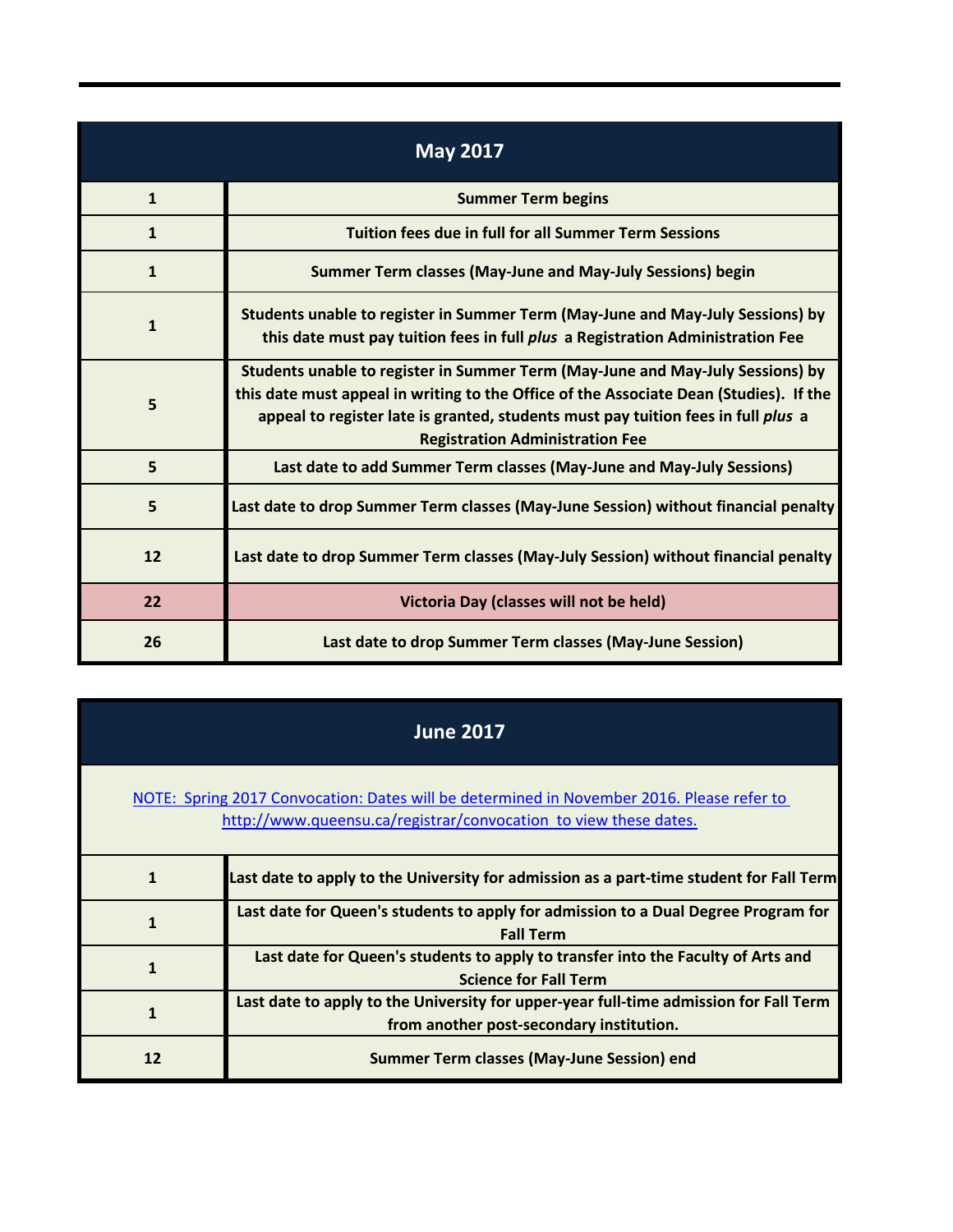| <b>15</b> | Last date for receipt of required documentation from students seeking admission for<br>Summer Term (July-August Session) and Fall Term to full-or part-time study,<br>including transfer students, to ensure that an admission decision is made before the<br><b>Terms begin</b> |
|-----------|----------------------------------------------------------------------------------------------------------------------------------------------------------------------------------------------------------------------------------------------------------------------------------|
| 15-16     | <b>Summer Term examinations in May-June session classes (TENTATIVE)</b>                                                                                                                                                                                                          |
| 23        | Last date to drop Summer Term classes (May-July Session)                                                                                                                                                                                                                         |

| <b>July 2017</b> |                                                                                                                                                                                                                              |
|------------------|------------------------------------------------------------------------------------------------------------------------------------------------------------------------------------------------------------------------------|
| $\mathbf{1}$     | <b>Canada Day (Statutory Holiday)</b>                                                                                                                                                                                        |
| $\overline{a}$   | <b>Summer Term classes (July-August Session) begin</b>                                                                                                                                                                       |
| $\overline{4}$   | Students unable to register in Summer Term (July-August Session) by this date must<br>pay tuition fees in full, plus a Registration Administration Fee                                                                       |
| 10               | Students unable to register in Summer Term (July-August Session) by this date must<br>appeal in writing to the Office of the Associate Dean (Studies) and pay tuition fees in<br>full plus a Registration Administration Fee |
| 10               | Last date to add Summer Term classes (July-August Session)                                                                                                                                                                   |
| 10               | Last date to drop Summer Term classes (July-August Session) without financial<br>penalty                                                                                                                                     |
| $10 - 28$        | <b>Summer class selection period (TENTATIVE)</b>                                                                                                                                                                             |
| 15               | First date to apply in SOLUS to graduate for Fall 2017                                                                                                                                                                       |
| 21               | <b>Summer Term classes (May-July Session) end</b>                                                                                                                                                                            |
| $25 - 28$        | <b>Summer Term examinations in May-July Session classes (TENTATIVE)</b>                                                                                                                                                      |
| 31               | Last date to drop Summer Term classes (July-August Session)                                                                                                                                                                  |
| 31               | Last date to apply for admission to the Upper-Year Program at the Bader<br><b>International Study Centre for Fall Term</b>                                                                                                   |

| August 2017 |                                                                                                                                             |
|-------------|---------------------------------------------------------------------------------------------------------------------------------------------|
|             | Refer to http://www.queensu.ca/artsci_online/apply/dates-and-deadlines for<br>deadlines for admission to Distance Studies for the Fall Term |
|             | Civic Holiday (Classes will not be held)                                                                                                    |